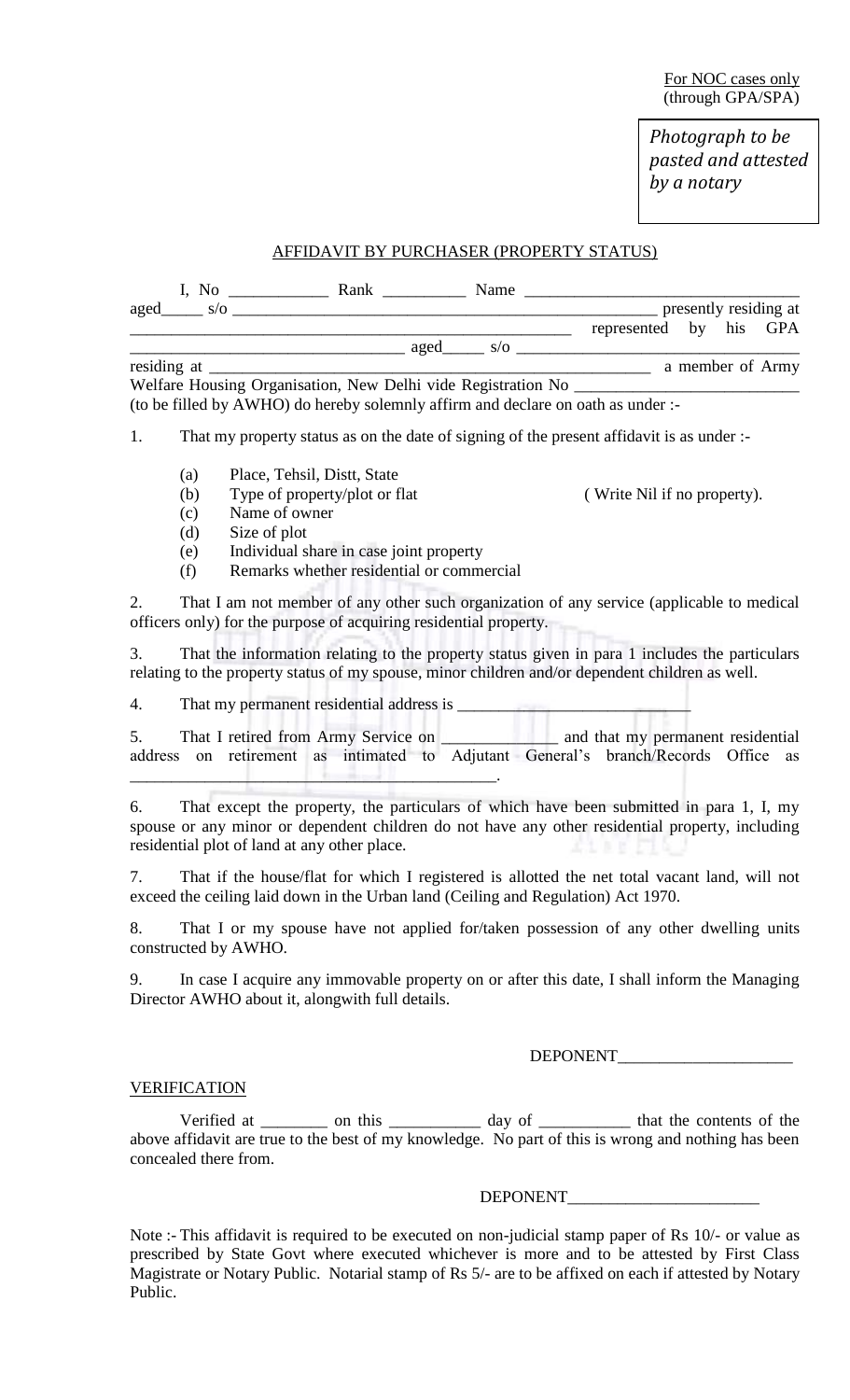(For NOC Cases only) (through GPA/SPA)

> *Photograph to be pasted and attested by a notary*

# AFFIDAVIT BY PURCHASER

| affirm on oath and state as follows :-                                                                                                                 |                                                                                                                                                                                                         |
|--------------------------------------------------------------------------------------------------------------------------------------------------------|---------------------------------------------------------------------------------------------------------------------------------------------------------------------------------------------------------|
|                                                                                                                                                        |                                                                                                                                                                                                         |
| <u> 1989 - Jan Bernard Bernard, mension bernarda dan personal dan personal dan personal dan personal dan personal </u><br><u>_____________</u> _<br>at | in terms of the letter of allotment                                                                                                                                                                     |
|                                                                                                                                                        | No vide membership No                                                                                                                                                                                   |
|                                                                                                                                                        |                                                                                                                                                                                                         |
|                                                                                                                                                        |                                                                                                                                                                                                         |
|                                                                                                                                                        | 2. That in terms of the rule No 80 to 83 of Master Brochure as amended, Shri<br>to the deponent Shri proposed to sell the aforesaid flat No Type<br>the AWHO vide membership No (to be filled by AWHO). |
|                                                                                                                                                        |                                                                                                                                                                                                         |
|                                                                                                                                                        | Further in terms of the amended Master Brochure rules as well as the letter of allotment of the                                                                                                         |
|                                                                                                                                                        |                                                                                                                                                                                                         |
|                                                                                                                                                        | aforesaid dwelling unit, Shri has sought the permission of AWHO to sell the aforesaid flat to Shri has sought the permission of AWHO to sell the aforesaid flat to Shri has sought the permission of    |
|                                                                                                                                                        | letter dated ______________ has agreed in principle to issue No Objection Certificate (NOC) to sell                                                                                                     |
| the aforesaid flat.                                                                                                                                    |                                                                                                                                                                                                         |
| $-4-4$                                                                                                                                                 |                                                                                                                                                                                                         |
| 3. I state that notwithstanding the issuance of the NOC to Shri                                                                                        |                                                                                                                                                                                                         |
|                                                                                                                                                        | transfer of the dwelling unit shall be subject to the rules and regulations of AWHO                                                                                                                     |
|                                                                                                                                                        |                                                                                                                                                                                                         |
|                                                                                                                                                        |                                                                                                                                                                                                         |
|                                                                                                                                                        | the flat. It therefore be deemed that the money received by AWHO from Shri                                                                                                                              |
| has been paid by me to AWHO, I further state the Shri                                                                                                  |                                                                                                                                                                                                         |
| has/has not received the refund sum on account of project finalization from AWHO.                                                                      |                                                                                                                                                                                                         |
|                                                                                                                                                        |                                                                                                                                                                                                         |
|                                                                                                                                                        |                                                                                                                                                                                                         |
|                                                                                                                                                        |                                                                                                                                                                                                         |
|                                                                                                                                                        | cancelled and the same be transferred/allotted in the records of the AWHO in my name on issue of                                                                                                        |
|                                                                                                                                                        |                                                                                                                                                                                                         |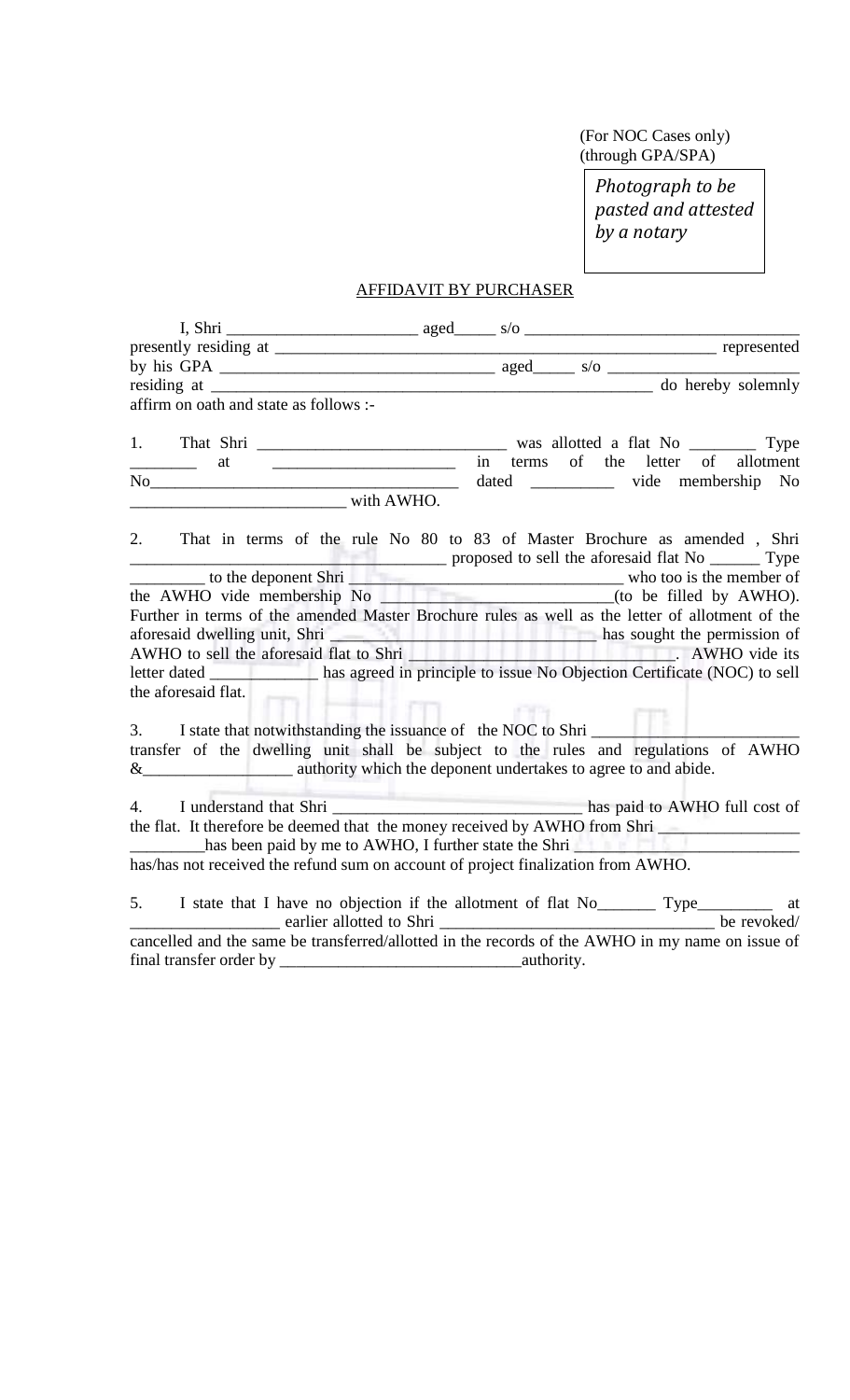6. I further state that on proper scrutiny/enquiries made by me and to my knowledge I am fully satisfied with the layout design and structural stability of the flat and the aforesaid flat is free from all charges. liens, mortgages, attachments, or court injunctions etc. I further state that I shall indemnify AWHO of any statement/averment etc which may be discovered to be incorrect or false, or any, claim which Shri \_\_\_\_\_\_\_\_\_\_\_\_\_\_\_\_\_\_\_\_\_\_\_\_\_\_\_\_\_\_\_(seller) may make against AWHO pursuant to the transfer of the flat No \_\_\_\_\_\_\_\_\_\_\_\_\_\_\_\_\_\_\_\_ in my favour.

7. I undertake to pay transfer charges, if any demanded by land allotting authority at a later date.

DEPONENT \_\_\_\_\_\_\_\_\_\_\_\_\_\_\_\_\_\_

### **VERIFICATION**

Verified at \_\_\_\_\_\_\_\_\_\_\_\_\_\_\_\_\_\_ on this \_\_\_\_\_\_\_\_\_\_\_\_\_\_\_\_\_\_\_\_\_ day of \_\_\_\_\_\_\_\_\_ that paragraphs 1 to 7 of this affidavit are true to my knowledge. No part of it is false and nothing incorrect has been concealed therein.



Note :-This affidavit is required to be executed on non-judicial stamp paper of Rs 10/- or value as prescribed by State Govt where executed whichever is more and to be attested by First Class Magistrate or Notary Public. Notarial stamp of Rs 5/- are to be affixed on each if attested by Notary Public.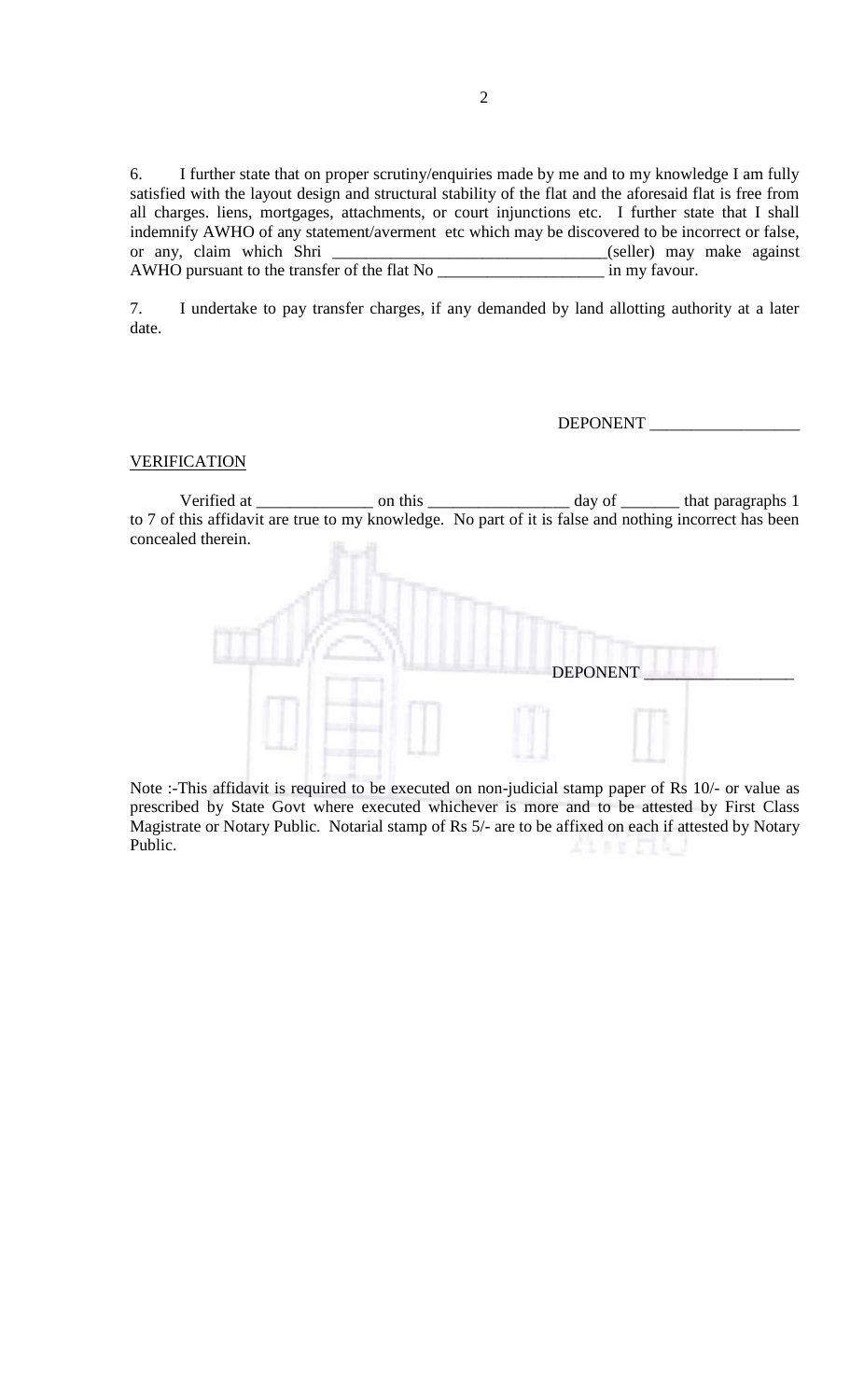(For NOC cases only) (through GPA/SPA)

*Photograph to be pasted and attested by a notary*

### INDEMNITY BOND BY PURCHASER

|                                                                                                                                                                                                                                 |                   |  |  | THIS INDENTURE is executed this the day of<br>Shri                                                 |
|---------------------------------------------------------------------------------------------------------------------------------------------------------------------------------------------------------------------------------|-------------------|--|--|----------------------------------------------------------------------------------------------------|
|                                                                                                                                                                                                                                 | $aged \qquad s/o$ |  |  | presently                                                                                          |
|                                                                                                                                                                                                                                 |                   |  |  | represented by his                                                                                 |
| GPA                                                                                                                                                                                                                             |                   |  |  |                                                                                                    |
| at the state of the state of the state of the state of the state of the state of the state of the state of the state of the state of the state of the state of the state of the state of the state of the state of the state of |                   |  |  | in favour of Army Welfare                                                                          |
|                                                                                                                                                                                                                                 |                   |  |  | Housing Organisation (AWHO), a society registered under the Societies Registration Act, having its |
|                                                                                                                                                                                                                                 |                   |  |  | head office at Room No 301, South Hutments, Kashmir House, Rajaji Marg, New Delhi, hereinafter     |
| referred to as AWHO.                                                                                                                                                                                                            |                   |  |  |                                                                                                    |

| AND.                                          |  |            | WHEREAS Shri |  |  |  | S/O                     |
|-----------------------------------------------|--|------------|--------------|--|--|--|-------------------------|
|                                               |  | $r/\Omega$ |              |  |  |  |                         |
|                                               |  |            |              |  |  |  | by Army Welfare Housing |
| Organisation, vide its letter of allotment No |  |            |              |  |  |  | dated                   |
| vide registration No                          |  |            |              |  |  |  |                         |

WHEREAS in terms of the Rules 80 to 83 the Master Brochure I propose to buy the aforesaid flat No Type<br>
Type<br>
Type<br>
AND WHEREAS in terms of the Master Brochure as<br>
the seller has sought the permission of  $\Box$  the seller has sought the permission of AWHO to sell the aforesaid flat to me.

## AND WHEREAS AWHO vide its letter No

dated \_\_\_\_\_\_\_\_\_\_\_\_\_ has agreed in principle to issue No Objection Certificate (NOC) to sell the aforesaid flat subject to submission of some documents by myself and the seller and WHEREAS I state that Shri\_\_\_\_\_\_\_\_\_\_\_\_\_\_\_\_\_\_\_\_\_\_\_\_\_\_\_\_\_\_\_\_\_(seller) has paid to AWHO for allotment of aforesaid flat and that the amount of money which was received by AWHO from the seller shall be deemed to have been paid by me to AWHO in respect of the aforesaid dwelling unit. I further state that I shall have no claim what-so-ever of any type, in future against the AWHO.

AND WHEREAS I will have no objection if the allotment of the said flat earlier allotted to Shri \_\_\_\_\_\_\_\_\_\_\_\_\_\_\_\_\_\_\_\_\_\_\_\_\_\_\_\_\_\_\_\_\_\_\_\_(seller) is revoked/cancelled and the same is transferred/allotted in the records of AWHO in my favour i.e.\_\_\_\_\_\_\_\_\_\_\_\_\_\_\_\_\_\_\_\_\_\_\_\_\_\_ on issue of final transfer order by \_\_\_\_\_\_\_\_\_\_\_\_\_\_\_\_\_\_\_\_\_\_\_.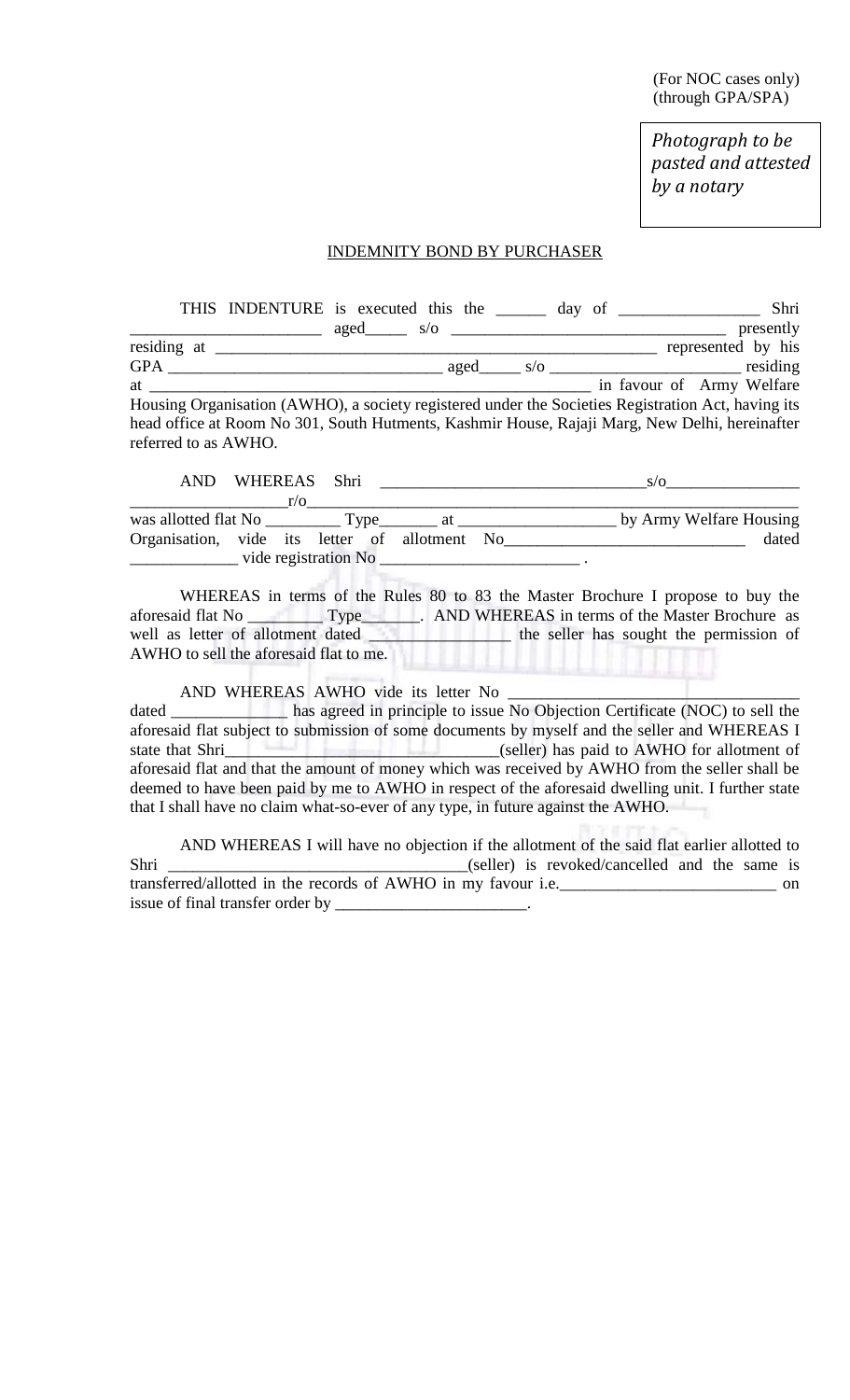NOW THESE PRESENT WITNESS that in pursuance of the said agreement and for the consideration aforesaid I hereby agree always to indemnify and keep harmless Army Welfare Housing Organisation from any claim which the seller or his agents, assigns, executor, heirs or administrators or myself may at any time institute against AWHO to claim any benefits or title in respect of the transfer of the dwelling unit mentioned above to me.

I undertake to pay transfer charges and/or any other charges demanded by land allotting authority at a later date.

IN WITNESS WHEREOF, the executant above name has signed this indentures on the day, date and year mentioned herein above.

| EXECUTANT |  |
|-----------|--|
|           |  |

WITNESSES :-

| 1. | Signature_     |  |  |
|----|----------------|--|--|
|    | Name           |  |  |
|    | Address_       |  |  |
|    |                |  |  |
| 2. | Signature_     |  |  |
|    | Name           |  |  |
|    | <b>Address</b> |  |  |
|    |                |  |  |
|    |                |  |  |

Note :- This Indemnity Bond is required to be executed on non-judicial stamp paper of Rs 100/- or value as prescribed by state Govt where executed whichever is more and to be attested by First Class Magistrate or Notary Public. Notarial stamp of Rs 5/- are to be affixed on each if attested by Notary Public.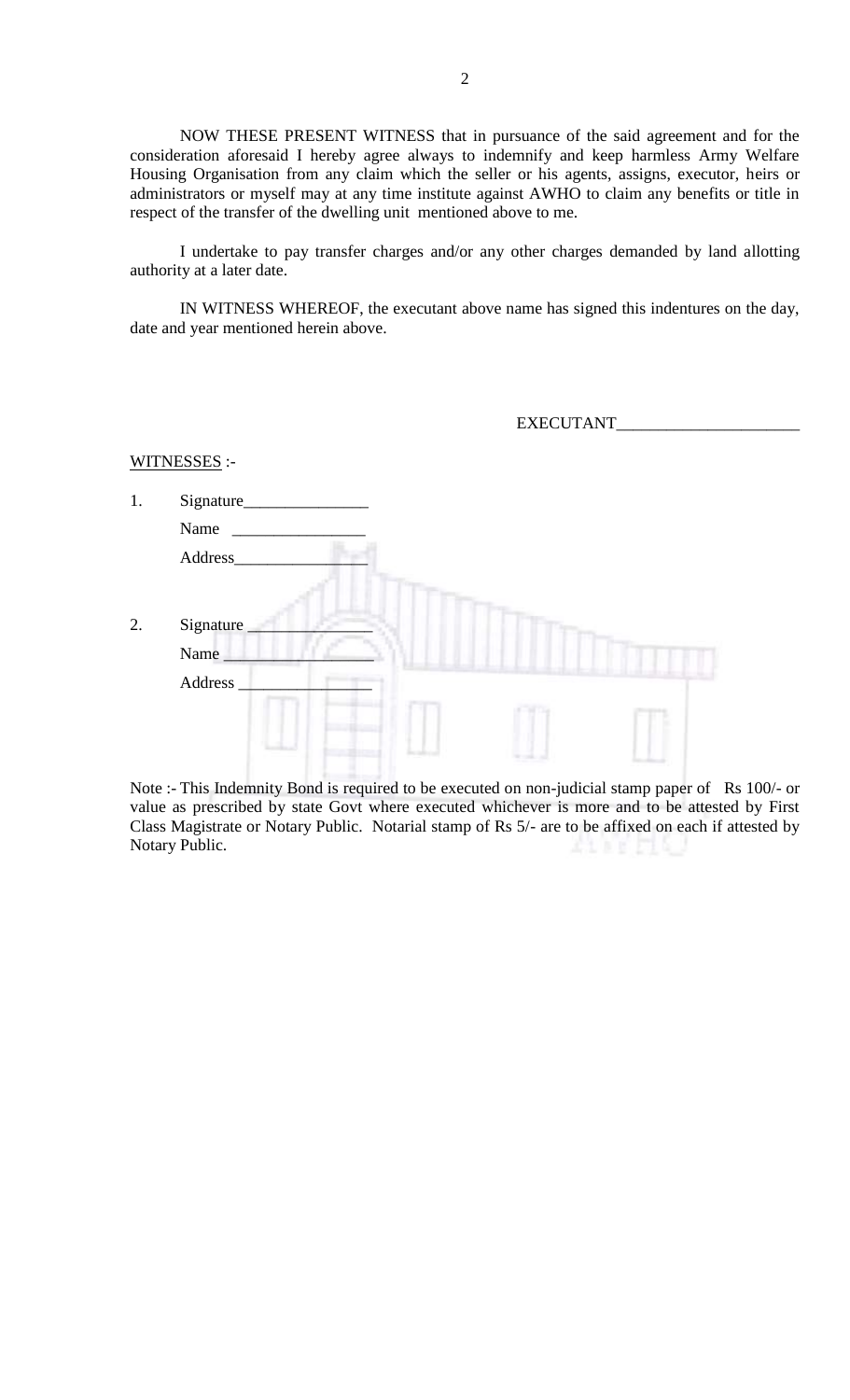(For NOC cases only) (through GPA/SPA)

*Photograph to be pasted and attested by a notary*

#### UNDERTAKING BY PURCHASER

| 1.     | Whereas I, Shri | $\frac{\text{aged}}{\text{sgd}}$ s/o $\frac{\text{g}}{\text{g}}$ |                   |
|--------|-----------------|------------------------------------------------------------------|-------------------|
|        |                 |                                                                  | represented       |
|        |                 | aged $s/\sigma$                                                  |                   |
|        |                 |                                                                  | in an application |
|        |                 |                                                                  | floor situated in |
| Sector |                 | (hereinafter called the flat/DU).                                |                   |

2. AND WHEREAS, in my own interest, I have applied to AWHO for the possession and immediate occupation of the flat before the completion of the various formalities required to be performed by me pending execution and registration of the documents provided in the regulations of AWHO.

3.  $I, \_$ 

 $r/\mathrm{o}$  and the set of the set of the set of the set of the set of the set of the set of the set of the set of the set of the set of the set of the set of the set of the set of the set of the set of the set of the set of hereby undertake that in the event of the possession of the flat allotted being given to me earlier, I accept/agree and shall abide by all the terms and conditions that are set forth in the Master Brochure as amended, booking and allotment letter and all such rules, regulations and bye-laws as amended by AWHO from time to time. I also undertake to abide by the following terms and conditions of allotment :-

(a) That I will not sublet, assign on part with any part of premises, allotted to me, except by way of proper legal tenancy for a period not exceeding five years.

(b) That no additions and alterations in the DU including Car Garage (CG)/ Scooter Garage (SG) shall be made by me without prior permission in writing from the AWHO and the local Municipal/Civil authorities nor the flat will be used for any purpose other than residential purpose or amalgamated with any other dwelling units and it will not be sub divided.

(c) That stair case, passages, road and other common area/convenience will be utilized by me alongwith other allottees of the flats and that I have no exclusive right to their use, I will use these without causing any inconvenience to other users.

(d) That portions of the land not allotted to me in the residential scheme have either been allotted to some one also or kept reserved for "common use and services" which shall be managed by the registered cooperative society of which I am/will be a constituent part, I shall in no way encroach upon the common portion of land area and services. All unauthorized encroachments are liable to be removed at my cost without any notice whatsoever.

(e) That the flat including car garage/scooter garage/extended car garage/ open spaces (as applicable) is meant to be used only for residential purposes by me, my family or by tenant and that laws of the Municipal Corporation/ Authorities concerned and bye-laws of the cooperative society/in this behalf, would be complied with by me. I will not use my flat including CG/SG/Open Parking space for commercial purposes.

(f) I am satisfied with my account position and the cost of the dwelling unit as reflected in the FSA issued by HQ AWHO as also with further recoveries made on account of interest on delayed payment (as applicable). I have no queries/ claims with regard to break down of cost, or any other claim in this regard. I also undertake to pay within one month of demand any additional amount if demanded by AWHO as a result of discrepancies observed during reconciliation/audit of account pertaining to DU allotted to me by AWHO or any demand, if made by land allotting authority.